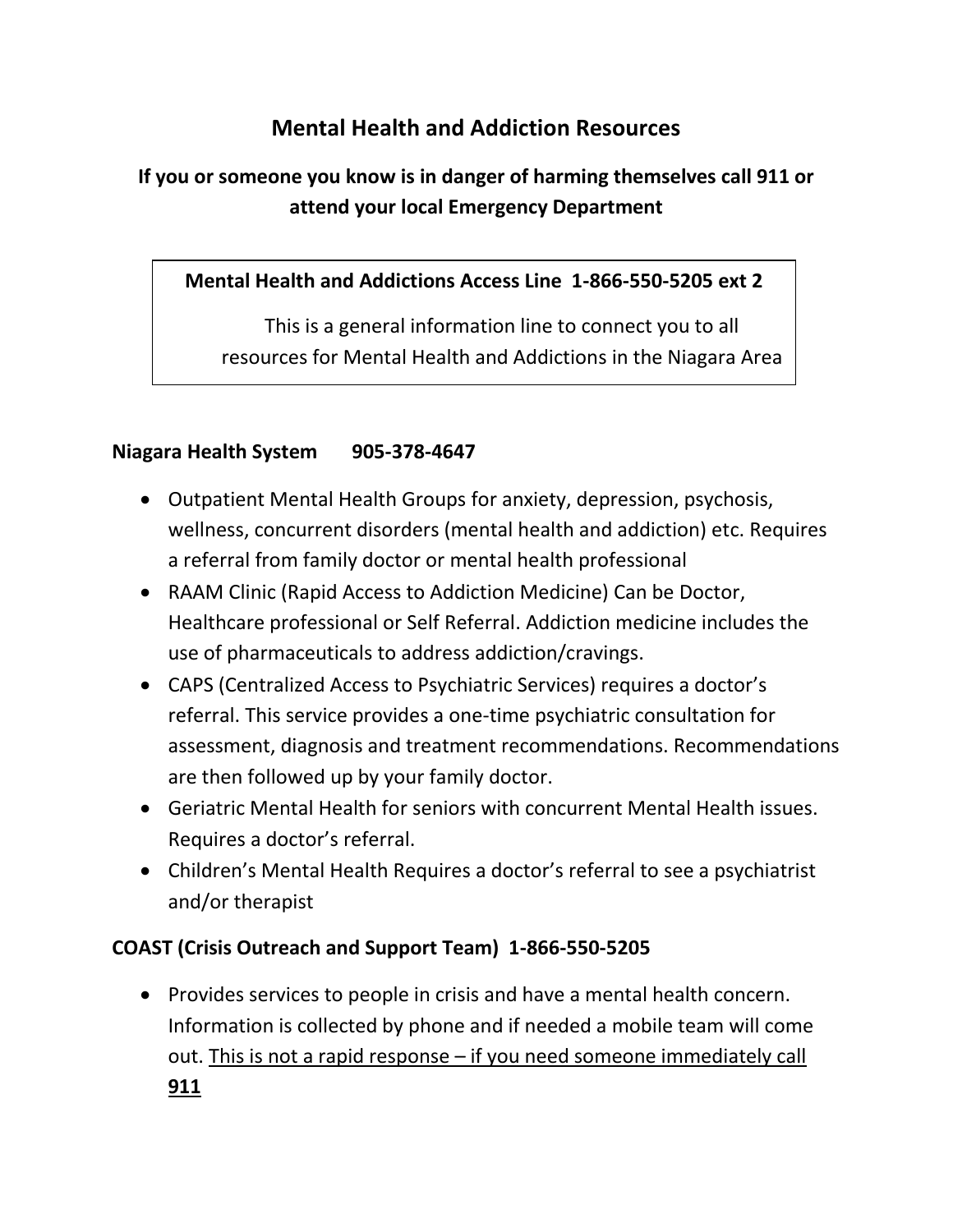# **CMHA Niagara (Canadian Mental Health Association) 905-641-5222**

 Offers a range of services: Urgent Support Services, Case Management, Safebeds (call the Mental Health and Addictions Access Line ext. 2), Walk-in Counselling, Employment Services for person with Mental Health issues

### **Niagara Region Mental Health 905-688-2854**

 Offers Youth programs 14+, adult programs and seniors programs including groups for anxiety, depression, PTSD (Post-Traumatic Stress Disorder), DBT (Dialectical Behavior Therapy), Case Management, Early Psychosis Intervention (first episode of psychosis), Geriatric Case Management, ACTT (assertive community treatment team)

#### **Family Mental Health Support Network of Niagara 905-894-6808**

• Support groups and education for family members and caregivers

#### **Pathstone Mental Health**

- Pathstone provides a wide range of clinical services in community, school, home and residential settings. Our clinical services are organized into three different clusters: Brief, Moderate and Intensive services. Referral to each cluster is based on the complexity of your child's mental health issue
- All referrals are made through Contact Niagara at Contact Niagara at 905- 684-3407 or 1-800-933-3617

#### **FACS (Family and Children Services) 905-937-7731**

#### **CASON (Community Addiction Services of Niagara) (905) 684-1183**

- Provides comprehensive alcohol, drug and gambling addiction treatment for individuals and their families
- Services are free, professional and confidential.
- Assessments/Referrals by Appointment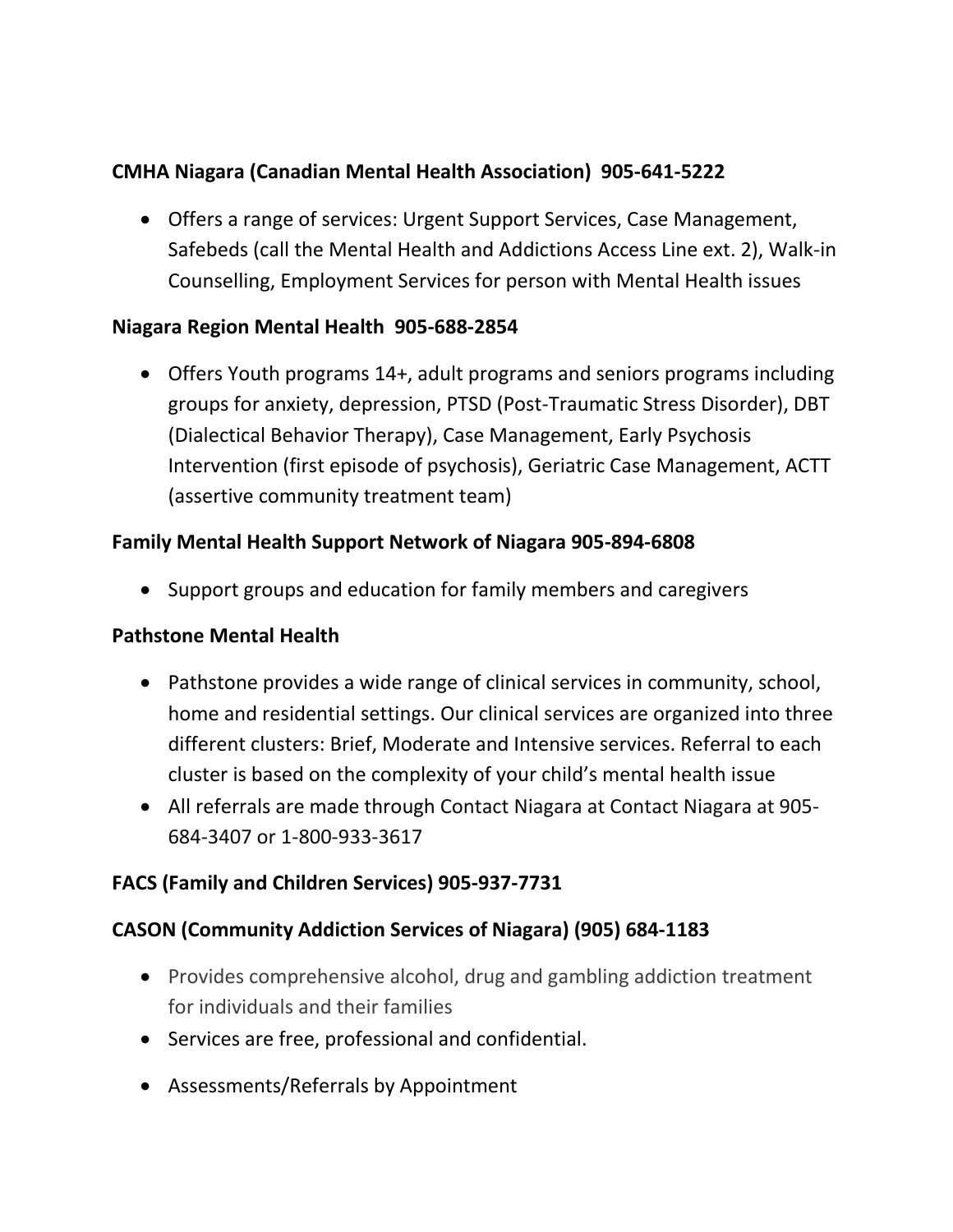# **Detox (24/7) Mens/Womens 905-682-7211**

#### **Niagara Life Centre 905-934-0021**

- Low-fee counselling services that offers Help, Hope and Healing to all; because no one should have to go it alone.
- Niagara Life Centre is a vibrant, visible, Christian organization caring for families and individuals by offering hope, help and healing. We provide practical and compassionate care through consultation, guidance and support for the emotional, social, physical and spiritual needs of those we serve.

### **Niagara Region Seniors Services – Gatekeepers 905-684-0968 line is open 8:30 a.m. - 8:30 p.m., 365 days a year.**

- All information is kept confidential and callers may remain anonymous.
- Difficulty communicating, memory loss or confusion
- Becoming withdrawn, hostile or angry
- Changes to personal appearance
- Deteriorating home conditions
- Deteriorating health, difficulty seeing, speaking or hearing, poor mobility
- Decreased ability to handle money or pay bills
- Neglect or abuse/isolation, wandering

#### **Design for a New Tomorrow (905) 684-1223 ext 1**

 Supporting individuals who have experienced abuse in intimate adult relationships in their journey towards healthy self-directed lives and respectful relationships

# **Gillian's Place (905-684-4000) and Women's Place of South Niagara (905-788- 0113 Welland, Port Colborne, Wainfleet, Pelham and surrounding areas; 905- 356-5800Niagara Falls, Fort Erie and surrounding areas)**

• If you are a woman who thinks you might be being abused, Gillian's Place and Women's Place of South Niagara can help. You can escape from the nightmare and create a new, abuse-free life.